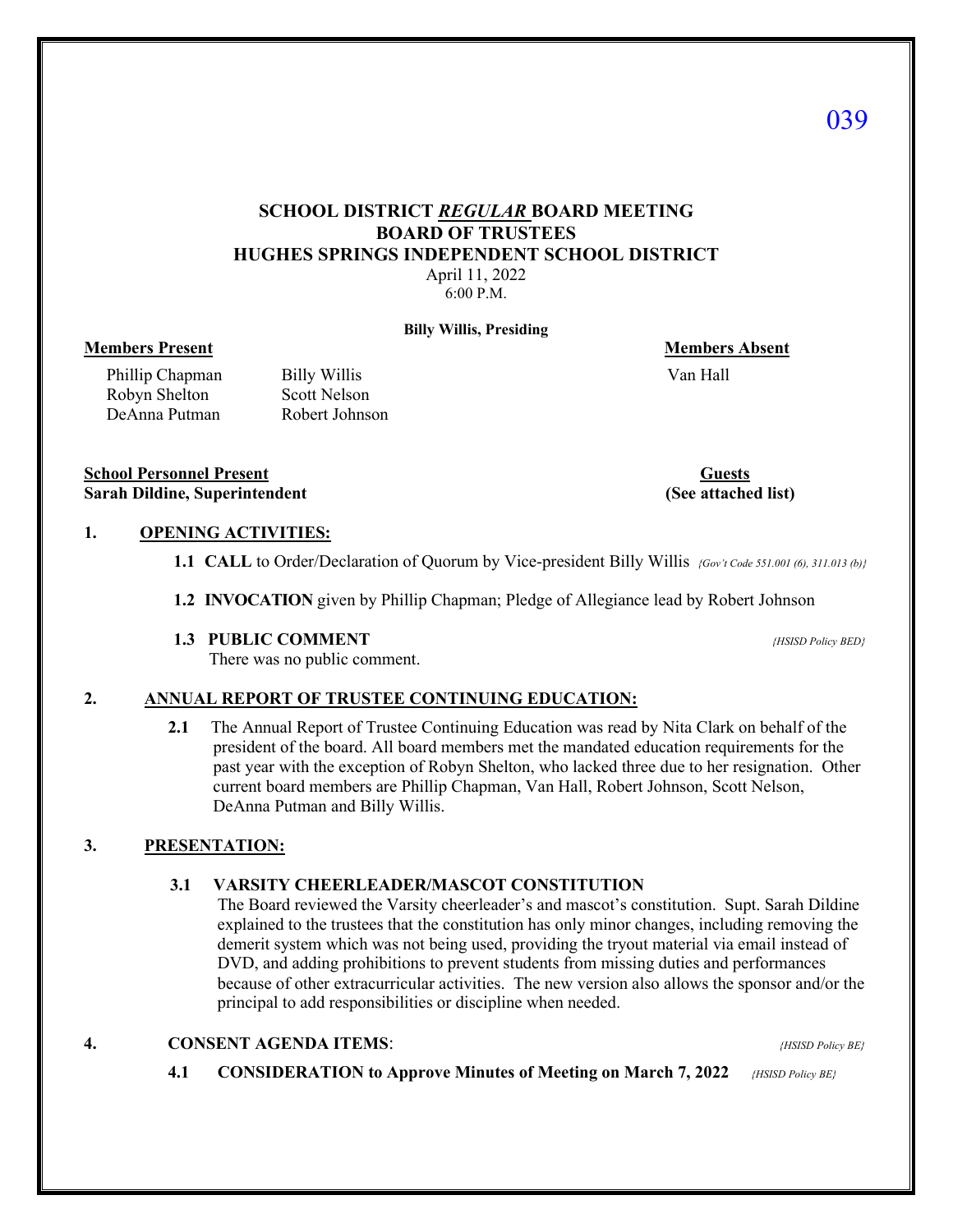# 040

**Regular Meeting April 11, 2022 Page Two** 

> On motion by Robyn Shelton, seconded by Scott Nelson, it was moved to approve the consent agenda (minutes) as presented. Motion carried on a 6 to 0 vote.

#### **5. AGENDA ITEMS:** *{HSISD Policy BE; BEC; BED};*

#### **5.1 CONSIDERATION to Approve 2022-2023 School Calendar** *{HSISD Policy EB}*

 Several versions of a 2022-2023 school calendar were presented to all district employees who were allowed to vote for their choice of calendar. Following the employee vote, the calendar voted for was presented to the District Site-based Committee on April 6, 2022. The calendar was also approved by the DSB Committee. On motion by Scott Nelson, seconded by Robert Johnson, the Board gave approval of the calendar with a 6 to 0 vote. The calendar has built into it 7.6 days of extra minutes and with days available from TEA, the district will have 10.6 extra days of padding in case school has to be dismissed for weather or other unforeseen issues. The 2022-2023 calendar as presented is official, unless TEA makes changes to their testing schedule, and is a part of these minutes.

# **5.2 CONSIDERATION to Approve Out-of-State Field Trip to Sci-port Discovery Center for Third to Fifth GT Grades in Shreveport, Louisiana** *{HSISD Policy FMG}*

 On motion by Robyn Shelton, seconded by DeAnna Putman, it was moved to approve the field trip for Gifted and Talented third through fifth grade students to Shreveport, Louisiana, on April 14, 2022. They will visit the Sci-port Discovery Center for the day. Motion carried on a 6 to 0 vote.

## **5.3 CONSIDERATION to Approve an Out-of-State Trip to Gators and Friends for First Grade in Greenwood, Louisiana** *ABSISD Policy FMG***<sup>***ABSISD Policy FMG***<sup>***ABSISD Policy FMG***<sup>***ABSISD Policy FMG***<sup>***ABSISD Policy FMG***<sup>***ABSISD Policy FMG***<sup>***ABSISD Policy FMG***<sup>***ABSISD Policy FMG***<sup>***ABSISD Policy FMG***<sup>***ABSISD P</sup></sup></sup></sup></sup></sup></sup></sup></sup>*

 On motion by Robert Johnson, seconded by Phillip Chapman, it was moved to approve a trip to Gators and Friends in Greenwood, Louisiana, on May 6, 2022, for the elementary first grade students. Motion carried on a 6 to 0 vote.

### **5.4 CONSIDERATION to Approve Resolution Regarding Human Sexuality Instruction**

*{HSISD Policy EFA}*

 Human Sexuality TEKS are set to start in the 2022-2023 school year if districts want to teach it. HSISD will NOT be teaching Human Sexuality, and therefore, will not need to have the SHAC Committee meet to make recommendations regarding curriculum for such a class. The District will still teach the Reproductive System, as it has for years, in classes that require it. This would be the health and anatomy classes. On motion by Robert Johnson, seconded by Scott Nelson, it was moved to approve the resolution, which is a part of these minutes. Motion carried on a 6 to 0 vote.

# **5.5 CONSIDERATION to Approve Interlocal Bid Participation Agreement** *{HSISD Policy CH}*

 On motion by Robyn Shelton, seconded by Robert Johnson, it was moved to approve the Interlocal Bid Participation Agreement with Region VIII ESC for commodity processing and food purchasing for the cafeteria. Motion carried on a 6 to 0 vote.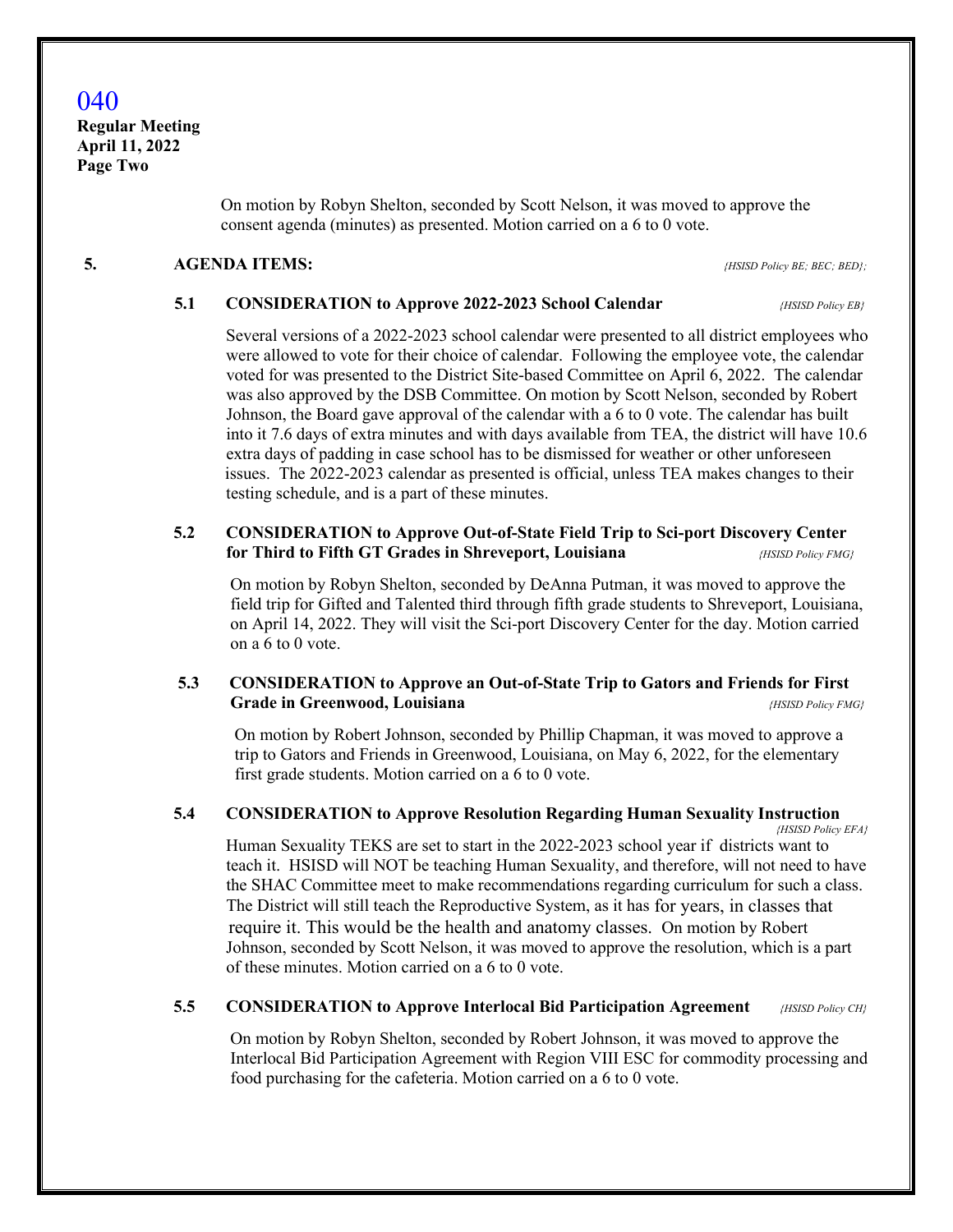### **5.6 CONSIDERATION to Approve Food Service Budget Amendment** *{HSISD Policy CE}*

 On motion by Scott Nelson, seconded by Robert Johnson, it was moved to approve the budget amendment for Food Services. Due to the funds received from the Supply Chain Assistance Grant for free meals for students, the revenue and the current higher cost of food require changes to the original budget. Motion carried on a 6 to 0 vote.

**6. CLOSED SESSION, as authorized by Texas Government Code Chapter 551.001 through 551.146, shall be declared by the Board of Trustees when necessary, during the course of the meeting at the time, date and place of this notice. The Board may close this meeting to consult with its attorney on any item posted on this agenda in order to receive legal advice or to maintain the attorney-client privilege. The Board may also close the meeting to consult with its attorney on any other matter when the attorney's professional and ethical duty to the Board requires a confidential communication. The Board entered closed session at 6:22 p.m. and reconvened at 7:28 p.m.**

#### **6.1 PERSONNEL:** *{HSISD Policy DC}*

 Consider Employment, Resignations, Reassignments, Transfers, Substitute Teacher List, Extended Leaves, Additional Positions, and Other Personnel Matters.

- 1. CONSIDERATION to Approve Contracts for Teachers, Counselors, and Nurses
- **6.2 CONSULTATION** with Attorney {when necessary} *No consultation. Gov't Code §551.071*

### **7. RECONVENE**

 **Open meeting to vote on matters considered in executive/closed session in accordance with the Texas Open Meetings Act, Texas Government Code, Chapter 551, to take action necessary regarding any items listed above.** 

#### **7.1 PERSONNEL (Action taken in Open Meeting)**

1. CONSIDERATION to Approve Contracts for Teachers, Counselors, and Nurses

 On motion by Robyn Shelton, seconded by Robert Johnson, it was moved to approve contracts for teachers, counselors and nurses as presented. Motion carried on a 6 to 0 vote.

### **8. INFORMATION ITEMS** *{HSISD Policy BE and BJA}}*

#### **8.1-8.7 Superintendent's Report**

 Enrollment last week was 1114; the first draft of the architect's long range facility plan has been reviewed, hoping to have more information soon; end of the year events calendar was given to the trustees and the required information for the TASB stipend study has all been sent. The Board was advised that a budget amendment to transfer money for window graphics at the gymnasium inadvertently was not placed on the agenda under *Consent Agenda,* as it usually is, and it needed to be done this week. It will be on the May agenda for their approval.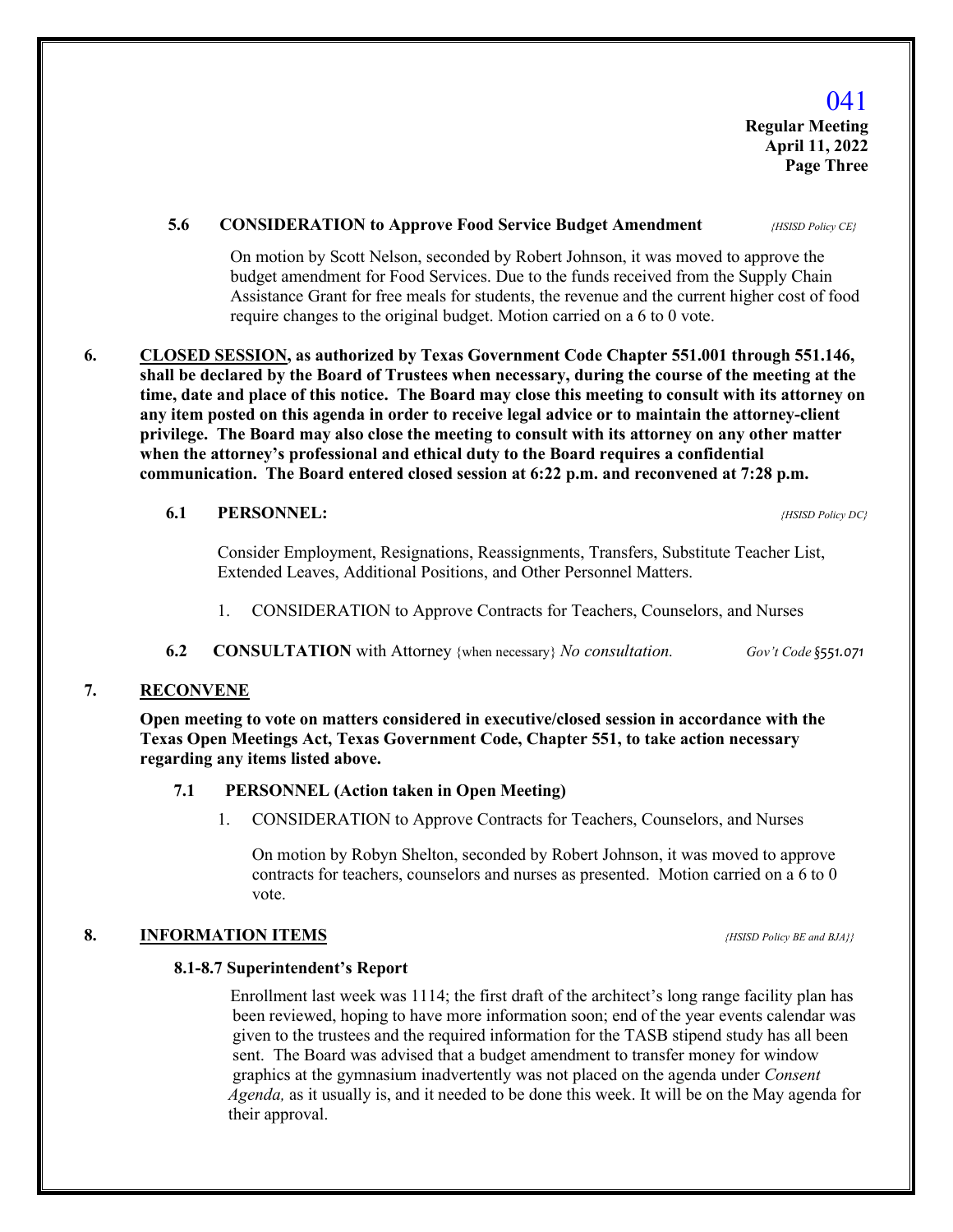# 042

 **Regular Meeting April 11, 2022 Page Four**

#### **8.8-8.18 Business Manager's Report**

 Business Manager Jalyn Setser briefed the board on the current financial report. She reminded them that the District does not receive a payment from TEA in April; that another CD has been purchased at Heritage Bank; and the tax collections from Morris County are 100 percent with Cass County at 89 percent.

#### *1. Financial Summary*

- a. General Funds
	- i. Revenue \$8,834,848 (Estimated Revenue \$13,680,000)
	- ii. Expenditures \$7,205,450 (Budget \$13,610,000)
- b. Food Service
	- i. Revenue \$434,969 (Estimated Revenue \$582,000)
	- ii. Expenditures \$417,277 (Budget \$580,000)

#### *2. Monthly TEA Foundation Payments*

- a. Mar 2022 payment \$924,354
- b. Apr 2022 payment \$0

#### *3. Tax Collections*

- a. Cass County \$1,980,667 (Levy \$2,190,000)
- b. Morris County \$416,587 (Levy \$425,000)

#### *4. Investment Accounts*

- a. Certificates of Deposit (FNB) \$497,000
- b. Certificates of Deposit (THNB) \$2,434,000
- c. Checking (THNB) \$812,000
- b. Lone Star Investment Pool \$65,000

#### *5. Cash Position*

- a. Bank Accounts \$6,367,000
- b. Investments \$3,808,000
- c. Total \$10,175,000

## *6. AUDITED Fund Balance as of August 31, 2021*

- a. Unassigned \$4,113,150
- b. Non-spendable for Inventory \$56,801
- c. Other Restricted \$75,000
- d. Committed for Construction \$2,500,000
- e. Committed for Capital Expenditures for Equipment \$850,000
- f. Committed for Self Insurance \$17,763
- g. Other Committed \$1,167,000
- h. Total \$8,779,714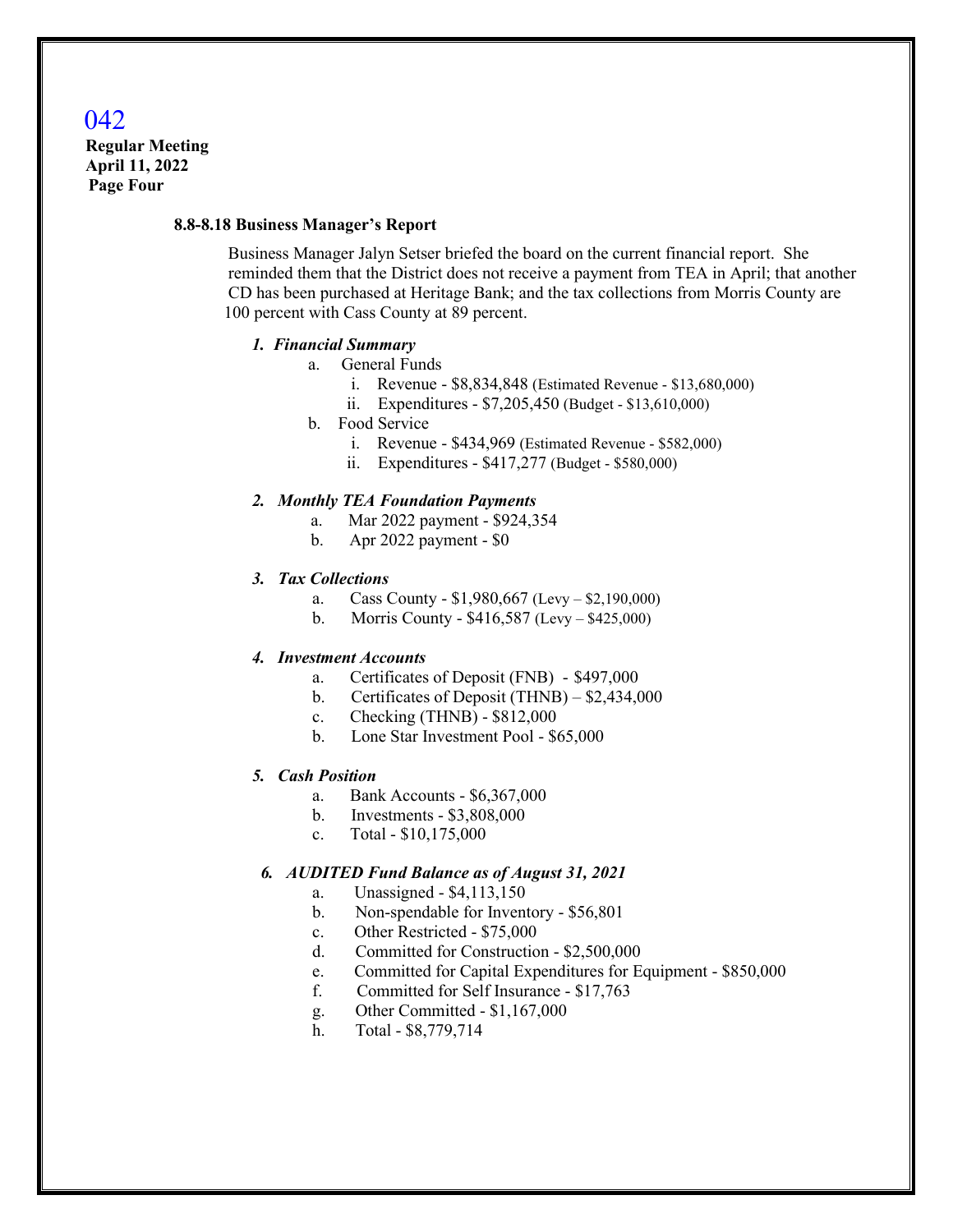**Regular Meeting April 11, 2022 Page Five**

# **9. CLOSING ACTIVITIES**

### **9.1 Questions asked of and by Board Members** *{HSISD Policy BE}*

 Vice-president Billy Willis read a thank you note from employee Mary Ann Jackson for a donation to the Superintendent's Scholarship Fund in memory of her sister, Jane Johnston. Board members received the Cyber Security Awareness material to review and a chart outlining the continuing education requirements for 2022-2023.

#### **9.2 Adjournment**

On motion by Scott Nelson, seconded by Robyn Shelton, it was moved to adjourn the meeting. Motion passed 6 to 0. Meeting adjourned at 7:45 p.m.

 $\mathcal{L}_\text{max} = \frac{1}{2} \sum_{i=1}^n \mathcal{L}_\text{max} \left[ \mathcal{L}_\text{max} \left( \mathcal{L}_\text{max} \right) - \mathcal{L}_\text{max} \left( \mathcal{L}_\text{max} \right) \right]$ 

Billy Willis, Vice-president Robyn Shelton, Secretary

# 043